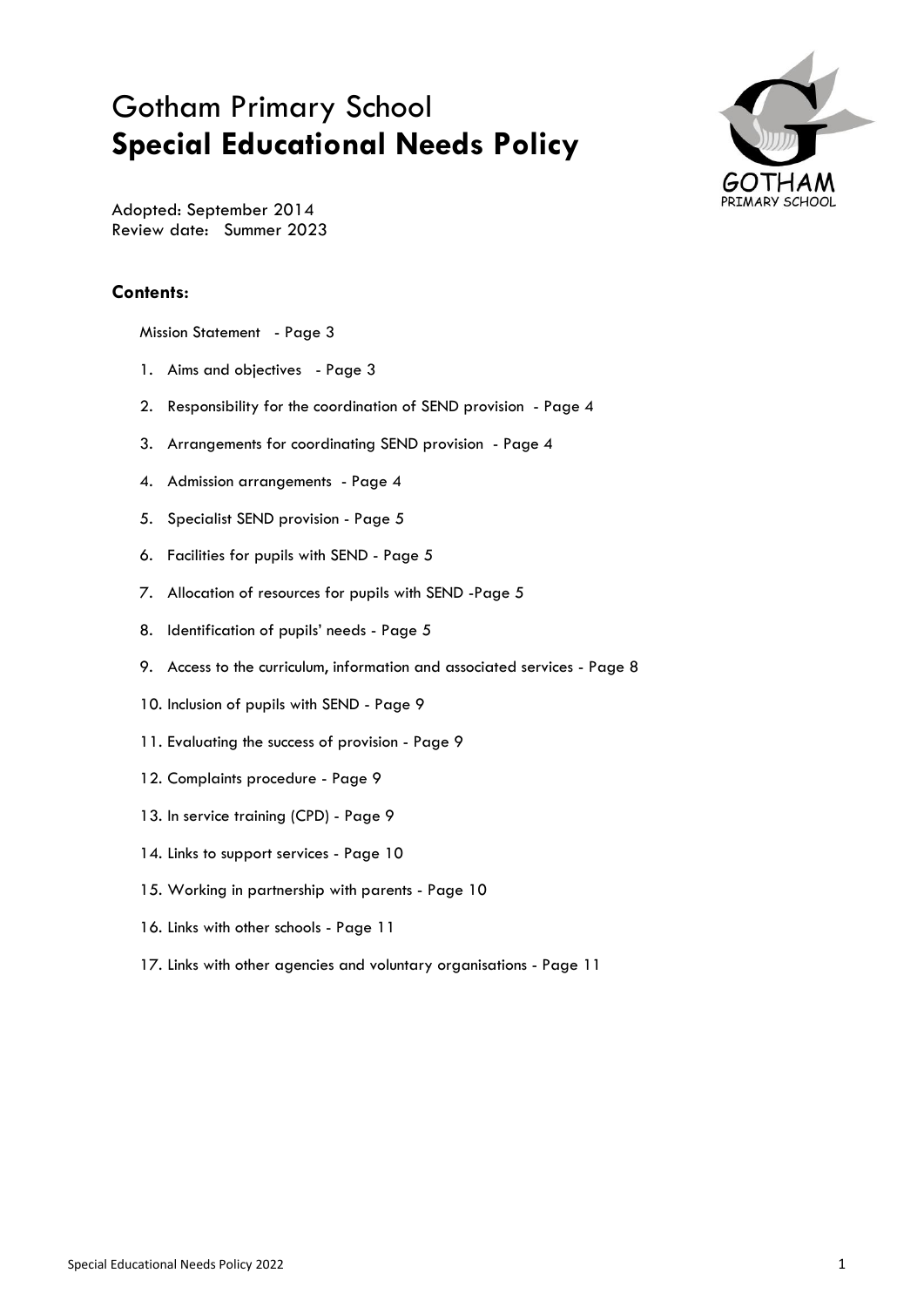### **Definitions of special educational needs (SEND) taken from section 20 of the Children and Families Act 2014.**

A child or you person has SEND if they have a learning difficulty or disability which calls for special educational provision to be made for them. A child of compulsory school age or a young person has a learning difficulty or disability if they:

- a) have a significantly greater difficulty in learning than the majority of others of the same age; or
- b) have a disability which prevents or hinders them from making use of educational facilities of a kind generally provided for others of the same age in mainstream schools or mainstream post-16 institutions.

A child under compulsory school age has special educational needs if they fall within the definition at (a) or (b) above or would do so if special educational provision was not made for them.

Children must not be regarded as having a learning difficulty solely because the language or form of language of their home is different from the language in which they will be taught.

Legislation (The Children and Families Act 2014) enacted on the 13<sup>th</sup> March, 2014 came into force from the 1<sup>st</sup> September 2014. A new SEND Code of Practice also accompanied this legislation.

More details about the reforms and the SEND Code of Practice can be found on the Department for Education's website:

#### [www.education.gov.uk/schools/pupilsupport/SEND](http://www.education.gov.uk/schools/pupilsupport/sen)

One significant change arising from the reforms is that Statements of Special Educational Needs, for those children with the most complex needs, have now been replaced with a new Education, Health and Care (EHC) Plan. These plans are being supported by an Education, Health and Care Plan Pathway. You can view an animation describing this new pathway on Nottinghamshire's SEND Local Offer website:

[https://www.nottshelpyourself.org.uk](https://www.nottshelpyourself.org.uk/)

This information is also available by putting the above web address into the browser of a smart phone or tablet.

The SEND Local Offer is a resource which is designed to support children and young people with special educational needs and/or disabilities and their families. It describes the services and provision that are available both to those families in Nottinghamshire that have an Education, Health and Care Plan and those who do not have a plan, but still experience some form of special educational need. The SEND Local Offer includes information about public services across education, health and social care, as well as those provided by the private, voluntary and community sectors.

### **Mission statement**

# **Being the best we can be together!**

At Gotham Primary School we are proud to provide a safe, stimulating and inclusive learning environment where every member of our community is valued and respected.

Our broad, balanced, creative curriculum and enrichment activities provide opportunities for everyone to achieve and succeed.

We celebrate our achievements, gifts and cultural diversity, irrespective of individual differences within the protected categories of the Equality Act of 2010.

Together we take pride in making a positive contribution to our school and the wider community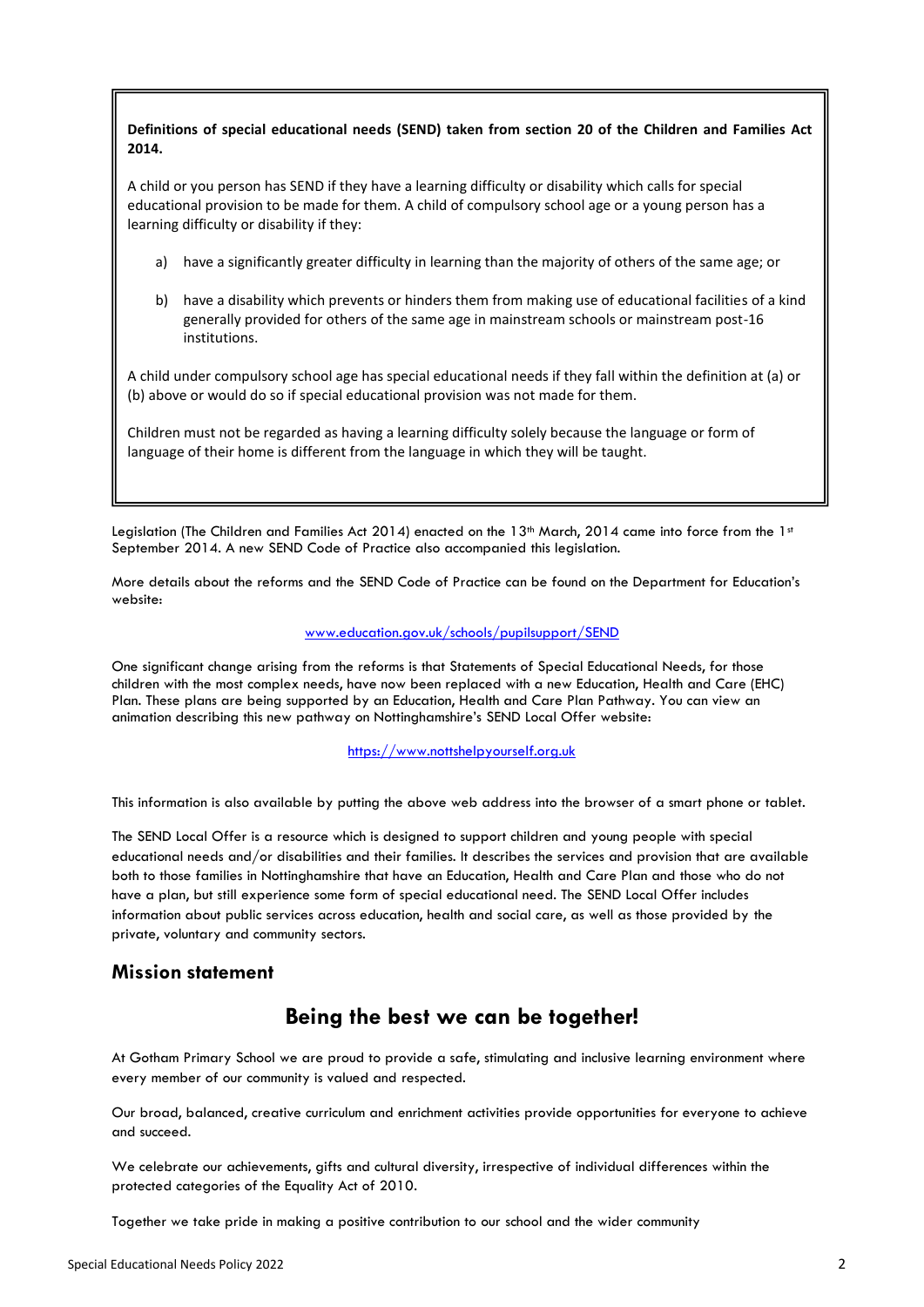# **1. Aims and objectives**

### **Aims**

We aim to provide every child with access to a broad and balanced education. This includes the National Curriculum in line with the *Special Educational Needs Code of Practice*.

#### **Objectives**

- **Staff members seek to identify the needs of pupils with SEND as early as possible.** This is most effectively done by gathering information from parents, education, health and care services and early years settings prior to the child's entry into the school.
- **Monitor the progress of all pupils** in order to aid the identification of pupils with SEND. Continuous monitoring of those pupils with SEND by their teachers will help to ensure that they are able to reach their full potential.
- **Make appropriate provision to overcome all barriers to learning and ensure pupils with SEND have full access to the National Curriculum**. This will be co-ordinated by the SENDCO and Head Teacher and will be carefully monitored and regularly reviewed in order to ensure that individual targets are being met and all pupils' needs are catered for.
- **Work with parents** to gain a better understanding of their child, and involve them in all stages of their child's education. This includes supporting them in terms of understanding SEND procedures and practices and providing regular feedback on their child's progress.
- **Work with and in support of outside agencies** when the pupils' needs cannot be met by the school alone. Some of these services include Schools and Families Specialist Service (SSFS), Educational Psychology Service, Speech and Language Therapy, Children and Adult Mental Health Service CAMHS. Family network of SENDCOs Rushcliffe Primary SEMH Partnership, Family of Schools Dyslexia specialist (Bridget Thornhill)
- **Create a school environment where pupils can contribute to their own learning.** This means encouraging relationships with adults in school where pupils feel safe to voice their opinions of their own needs, and carefully monitoring the progress of all pupils at regular intervals. Pupil participation is encouraged through school by wider opportunities such as school council, residential visits, school plays, sports teams and mini leaders in the playground.

# **2. Responsibility for the coordination of SEND provision**

- The person responsible for overseeing the provision for children with SEND is Janette Allen, (Head Teacher)
- The person co-ordinating the day to day provision of education for pupils with SEND is Sarah Magirr *[SENDCO]*

# **3. Arrangements for coordinating SEND provision**

The SENDCO will hold details of all SEND records for individual pupils.

#### **All staff can access:**

- The Gotham Primary School SEND Policy;
- A copy of the names of children in the SEND support and Vulnerable group categories.
- Guidance on identification of SEND in the Code of Practice
- Information on individual pupils' special educational needs, including pupil profiles, targets set and copies of their provision map. (SEND support plan)
- Practical advice, teaching strategies, and information about types of special educational needs and disabilities
- **Information available through Nottinghamshire's SEND Local Offer**

In this way, every staff member will have complete and up-to-date information about all pupils with special needs and their requirements which will enable them to provide for the individual needs of all pupils.

This policy is made accessible to all staff and parents in order to aid the effective co-ordination of the school's SEND provision.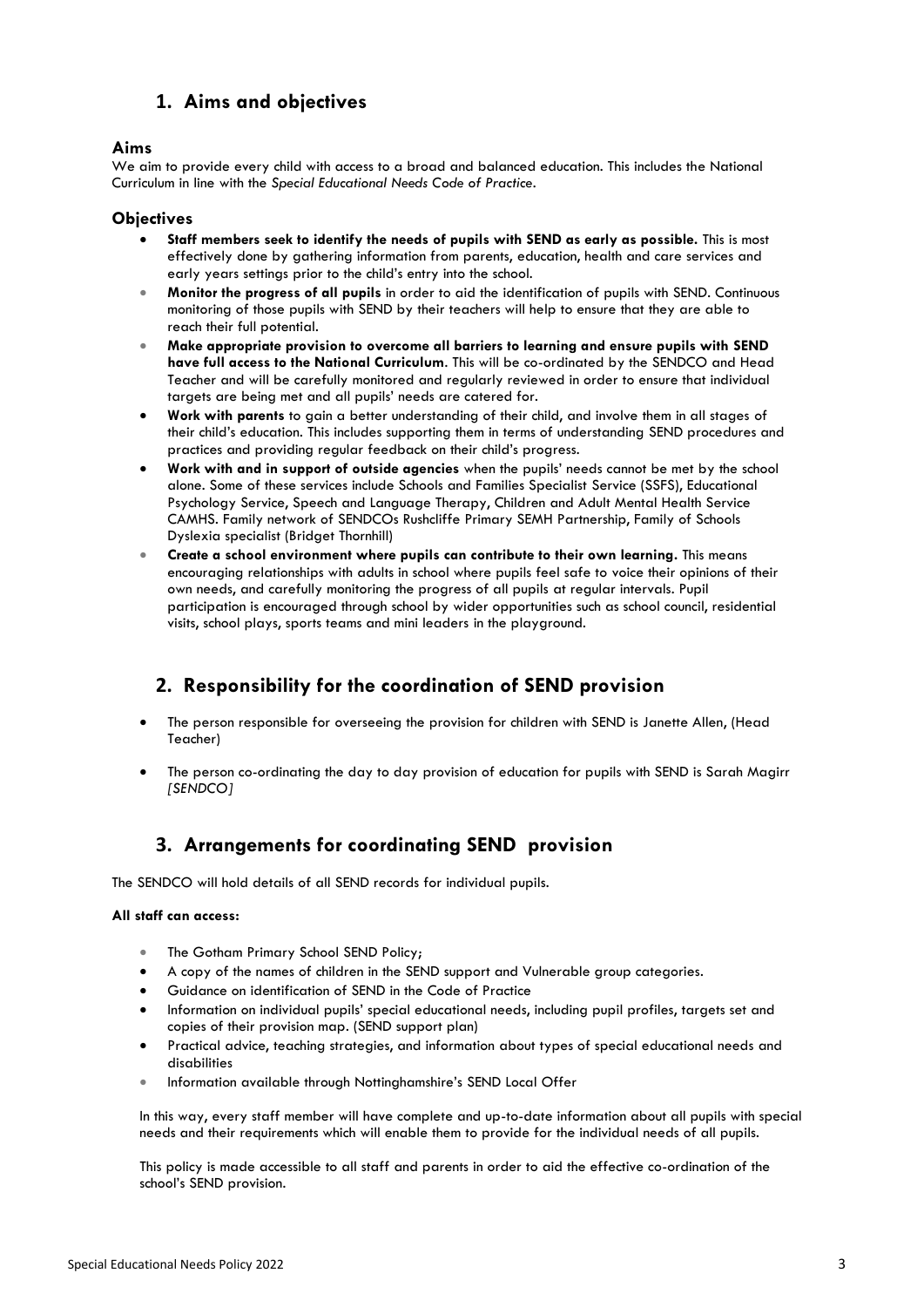### **4. Admission arrangements**

Please refer to the information contained in our school prospectus.

The admission arrangements for *all* pupils are in accordance with national legislation, including the Equality Act 2010*.* This includes children with any level of SEND; those with Education, Health and Care Plans and those without.

# **5. Specialist SEND provision**

We are committed to whole school inclusion. In our school we support children with a range of special educational needs. We will seek specialist SEND provision and training from SEND services where necessary.

### **6. Facilities for pupils with SEND**

The school complies with all relevant accessibility requirements, please see the school accessibility plan for more details.

### **7. Allocation of resources for pupils with SEND**

All pupils with SEND will have access to Element 1 and 2 of a school's budget which equates to £6,000. Some pupils with SEND may access additional funding. This additional funding might be from a budget which is devolved to and moderated by the Family of Schools. (The Family of Schools comprises of a secondary school and its feeder primary schools). For those with the most complex needs, additional funding (High level needs HLN) is retained by the local authority. The Family SENDCO will refer individual applications to a multi-agency panel, which is administered by the Local Authority, who will determine whether the level and complexity of need meets the threshold for this funding.

It would then be the responsibility of the SENDCO, Senior leadership team and governors to agree how the allocation of resources is used.

### **8. Identification of pupils needs**

### **Identification**

See definition of Special Educational Needs at start of policy.

### **A graduated approach:**

#### *Quality First Teaching (See Mental Health and Well-Being Policy)*

- a) Any pupils who are falling significantly outside of the range of expected academic achievement in line with predicted performance indicators and grade boundaries will be monitored.
- b) Any pupils displaying concerning SEMH needs will be discussed and monitored.
- c) Once a pupil has been identified as *possibly* having SEND they will be closely monitored by staff in order to gauge their level of learning and possible difficulties. They may be put into the vulnerable group category which are a group of children who have some level of intervention and are monitored closely.
- d) The child's class teacher will take steps to provide differentiated learning opportunities that will aid the pupil's academic progression and enable the teacher to better understand the provision and teaching style that needs to be applied. This may also include SEMH interventions via ELSA etc.
- e) The SENDCO will be consulted as needed for support and advice and may wish to observe the pupil in class.
- f) Through (b) and (d) it can be determined which level of provision the child will need going forward.
- g) If a pupil has recently been removed from the SEND register they may also fall into this category as continued monitoring will be necessary. This is likely to be in the vulnerable group category.
- h) Parents will be informed fully of every stage of their child's development and the circumstances under which they are being monitored. They are encouraged to share information and knowledge with the school.
- i) The child is recorded by the school as being under observation due to concern by parent or teacher but this does not automatically place the child on the school's SEND register. Any concerns will be discussed with parents informally or during parent's evenings.
- j) Parent's evenings are used to monitor and assess the progress being made by children. These may be phone calls or virtual meetings during COVID-19.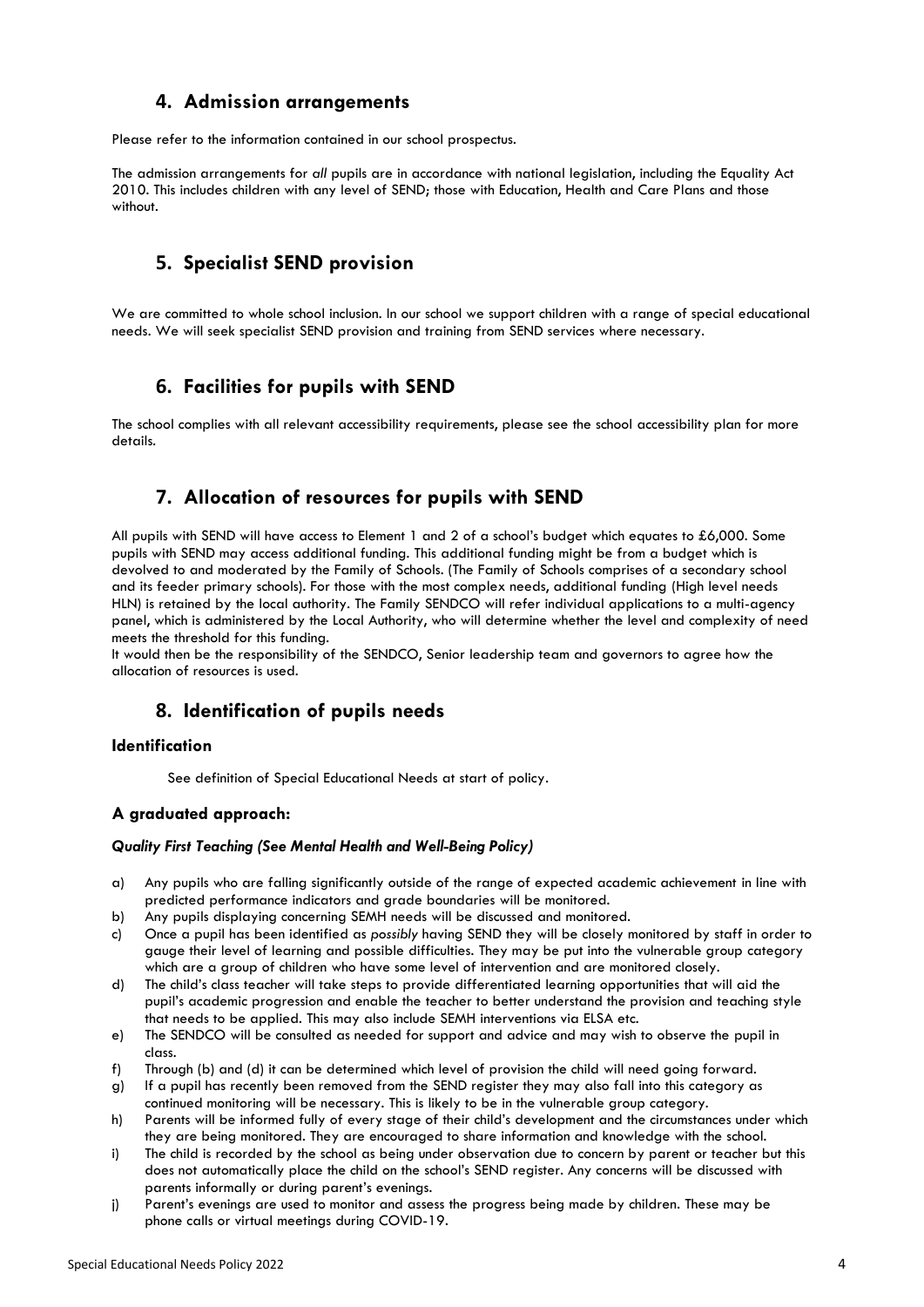#### *SEND Support*

Where it is determined that a pupil does have SEND, parents will be formally advised of this and the decision will be added to the SEND register. The child will have a SEND pupil profile, containing an overview of the pupil's needs, progress information, targets and provision. The aim of formally identifying a pupil with SEND is to help school ensure that effective provision is put in place and so remove barriers to learning. The support provided consists of a four – part process:

- $A$ ssess
- Plan
- Do
- Review

This is an ongoing cycle to enable the provision to be refined and revised as the understanding of the needs of the pupil grows. This cycle enables the identification of those interventions which are the most effective in supporting the pupil to achieve good progress and outcomes.

#### *Assess*

This involves clearly analysing the pupil's needs using the class teacher's assessment and experience of working with the pupil, details of previous progress and attainment, comparisons with peers and national data, as well as the views and experience of parents. The pupil's views and where relevant, advice from external support services will also be considered. Any parental concerns will be noted and compared with the school's information and assessment data on how the pupil is progressing.

This analysis will require regular review to ensure that support and intervention is matched to need, that barriers to learning are clearly identified and being overcome and that the interventions being used are developing and evolving as required. Where external support staff are already involved their work will help inform the assessment of need. Where they are not involved they may be contacted, if this is felt to be appropriate, following discussion and agreement from parents.

#### *Plan*

Planning will involve consultation between the teacher, SENDCO and parents to agree the adjustments, interventions and support that are required; the impact on progress, development and or behaviour that is expected and a clear date for review. Parental involvement may be sought, where appropriate, to reinforce or contribute to progress at home.

All those working with the pupil, including support staff will be informed of their individual needs, the support that is being provided, any particular teaching strategies/approaches that are being employed and the outcomes that are being sought.

#### *Do*

The class teacher remains responsible for working with the child on a day-to-day basis. They will retain responsibility even where the interventions may involve group or one-to-one teaching away from the main class teacher. They will work closely with teaching assistants and to plan and assess the impact of support and interventions and links with classroom teaching. Support with further assessment of the pupil's strengths and weaknesses, problem solving and advising of the implementation of effective support will be provided by the SENDCO.

#### *Review*

Reviews of a child's progress will be made regularly. The review process will evaluate the impact and quality of the support and interventions. It will also take account of the views of the pupil and where necessary their parents. The class teacher, in conjunction with the SENDCO will revise the support and outcomes based on the pupil's progress and development making any necessary amendments going forward, in consultation with parents and the pupil.

SEND pupils will have SEND Support Paln which will give a brief overview of the child, their current targets and outcomes, a provision map showing what their provision looks like and progress data.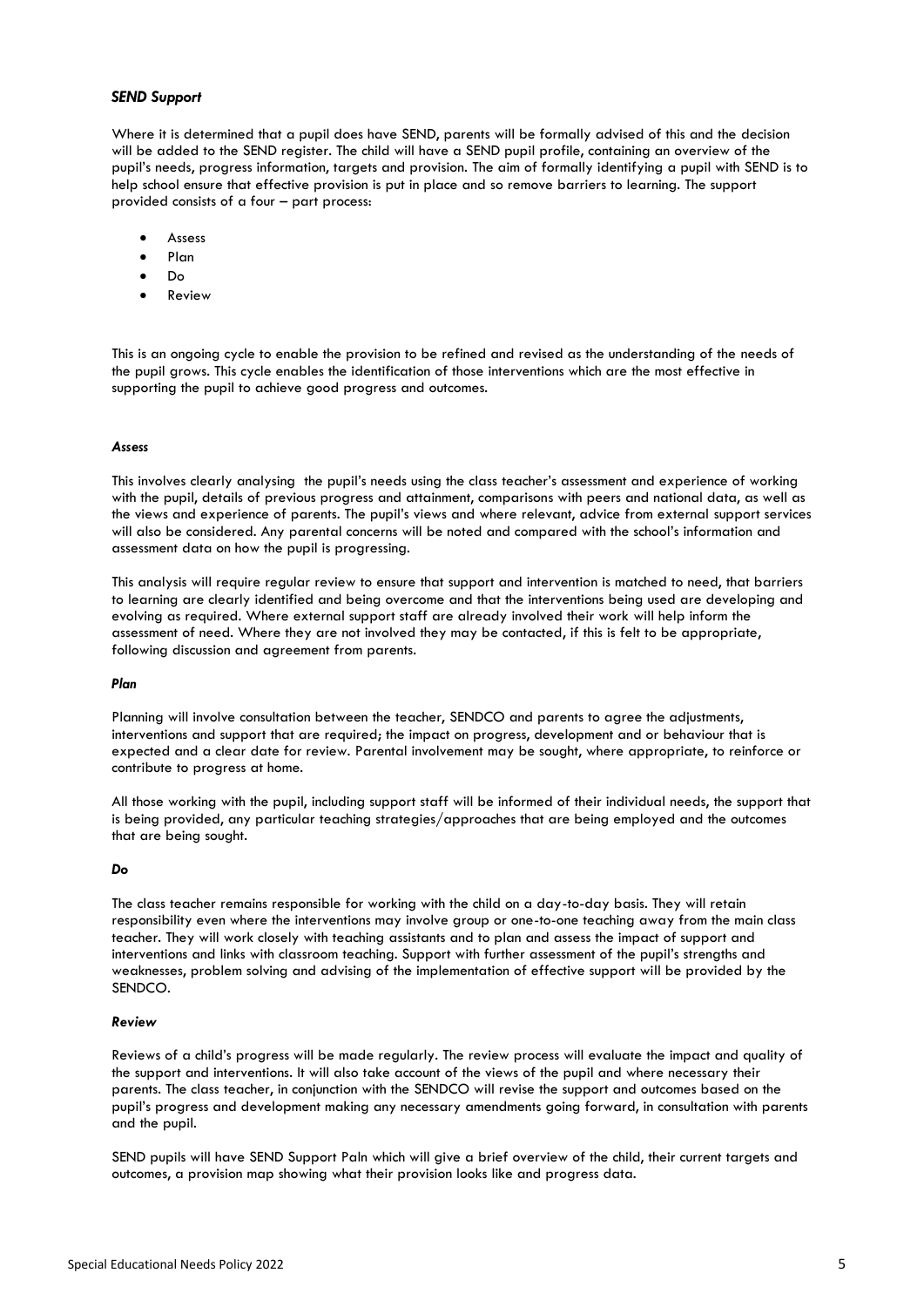#### *Referral for an Education, Health and Care Plan*

If a child has lifelong or significant difficulties they may undergo a Statutory Assessment Process which is usually requested by the school but can be requested by a parent. This will occur where the complexity of need or a lack of clarity around the needs of the child are such that a multi-agency approach to assessing that need, to planning provision and identifying resources, is required.

The decision to make a referral for an Education, Health and Care Plan will be taken at a progress review or in consultation with the SENDCO. If a Nottinghamshire EHCP is being considered, the EHCP checklist will be jointly completed by the SENDCO and parents to check for eligibility and the graduated response.

The application for an Education, Health and Care Plans will combine information from a variety of sources including:

- Parents
- Teachers
- **SENDCO**
- **•** Social Care
- Health professionals

Information will be gathered relating to the current provision provided, action points that have been taken, and the preliminary outcomes of targets set. A decision will be made by a group of people from education, health and social care about whether or the child is eligible for an EHC Plan. Parents have the right to appeal against a decision not to initiate a statutory assessment leading to an EHC Plan.

*\*Please note EHCP plans are issued by the Council where the child lives, so for our catchment that may include Nottingham City, Leicestershire or Derbyshire.* 

Further information about EHC Plans can found via the SEND Local Offer:

[https://www.nottshelpyourself.org.uk](https://www.nottshelpyourself.org.uk/)

or by speaking to a representative from the Integrated Children's Disability Service (ICDS) 0115 8041275

> or by contacting the Ask us service. (Previously parent partnership) **0800 121 7772**

#### *Education, Health and Care Plans [EHC Plan]*

- a. Following Statutory Assessment, an EHC Plan will be provided by Nottinghamshire County Council, if it is decided that the child's needs are not being met by the support that is ordinarily available. The school and the child's parents will be involved developing and producing the plan.
- b. Parents have the right to appeal against the content of the EHC Plan. They may also appeal against the school named in the Plan if it differs from their preferred choice.
- c. Once the EHC Plan has been completed and agreed, it will be kept as part of the pupil's formal record and reviewed at least annually by staff, parents and the pupil. The annual review enables provision for the pupil to be evaluated and, where appropriate, for changes to be put in place, for example, reducing or increasing levels of support.

### **9. Access to the curriculum, information and associated services**

Pupils with SEND will be given access to the curriculum through the specialist SEND provision provided by the school as is necessary, as far as possible, taking into account the wishes of their parents and the needs of the individual.

Every effort will be made to educate pupils with SEND alongside their peers in a mainstream classroom setting. Where this is not possible, the SENDCO will consult with the child's parents for other flexible arrangements to be made.

Regular training and learning opportunities for staff on the subject of SEND and SEND teaching are provided both in school and across the family of schools. Staff members are kept up to date with teaching methods which will aid the progress of all pupils including those with SEND.

In class provision and support are deployed effectively to ensure the curriculum is differentiated where necessary. We make sure that individual or group tuition is available where it is felt pupils would benefit from this provision.

We set appropriate individual targets that motivate pupils to do their best, and celebrating achievements at all levels.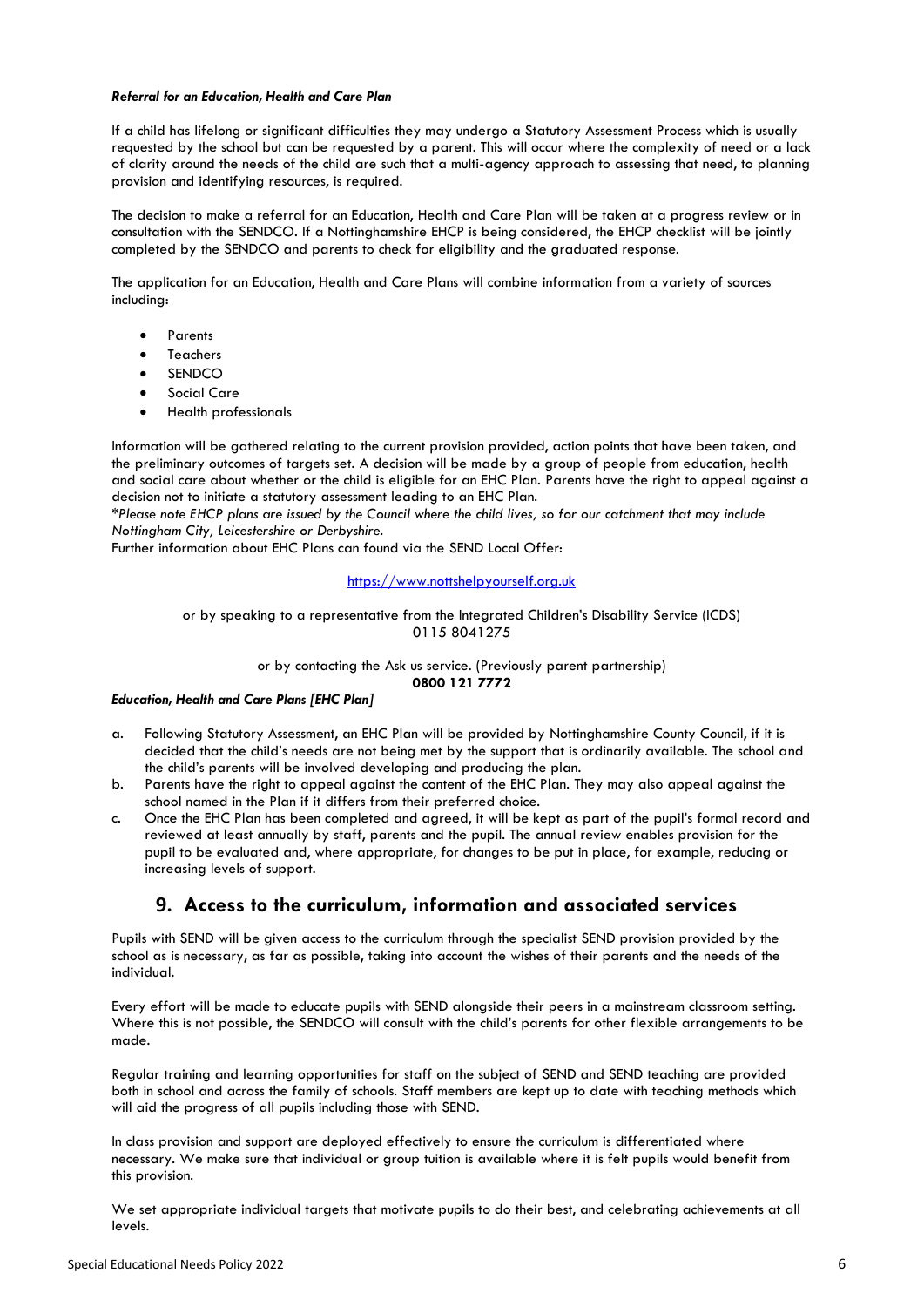# **10. Inclusion of pupils with SEND**

The Head Teacher and SENDCO oversee the school's policy for inclusion and is responsible for ensuring that it is implemented effectively throughout the school.

The school curriculum is regularly reviewed to ensure that it promotes the inclusion of all pupils. This includes learning outside the classroom.

The school will seek advice, as appropriate, around individual pupils, from external support services through the termly 'Springboard meetings', Early Help Unit and the Multi-Agency Safeguarding Hub and Rushcliffe Primary SEMH Partnership.

Advice will be sought from the Rushcliffe Primary SEMH Partnership for children who have behavioural concerns. Where a behavioural incident warrants exclusion, schools have a duty to inform this service.

### **11. Evaluating the success of provision**

In order to make consistent continuous progress in relation to SEND provision the school encourages feedback from staff, parents and pupils throughout the year. This is done in the form of an annual parent and pupil questionnaire, discussion and through progress meetings with parents.

Pupil progress will be monitored on a termly basis in line with the SEND Code of Practice.

SEND provision and interventions are recorded on an individual provision map, which are updated when the intervention is changed. These are updated by the class teacher and are monitored by the SENDCO. These reflect information passed on by the SENDCO at the beginning of an academic year and are adapted following assessments. These interventions are monitored and evaluated termly by the SENDCO and information is fed back to the staff, parents and governors. This helps to identify whether provision is effective.

### **12.Complaints procedure**

If a parent or carer has any concerns or complaints regarding the care or welfare of their child, an appointment can be made by them to speak to the Head Teacher or SENDCO, who will be able to advise on formal procedures for complaint.

# **13. In service training (CPD)**

We aim to keep all school staff up to date with relevant training and developments in teaching practice in relation to the needs of pupils with SEND.

The SENDCO attends relevant SEND courses, Family SEND meetings and facilitates/signposts relevant SEND focused external training opportunities for all staff. The SENDCO keeps an up to date record of training related to SEND and the impact of this.

We recognise the need to train *all* our staff on SEND issues and we have funding available to support this professional development. The SENDCO, with the senior leadership team, ensures that training opportunities are matched to school development priorities and those identified through the use of provision management (see Section **11**).

### **14. Links to support services**

The school continues to build strong working relationships and links with external support services in order to fully support our SEND pupils and aid school inclusion.

Sharing knowledge and information with our support services is key to the effective and successful SEND provision within our school. Any one of the support services may raise concerns about a pupil. This will then be brought to the attention of the SENDCO who will then inform the child's parents.

# **15. Working in partnerships with parents**

Gotham Primary School believes that a close working relationship with parents is vital in order to ensure

- a) early and accurate identification and assessment of SEND leading to appropriate intervention and provision
- b) continuing social and academic progress of children with SEND
- c) personal and academic targets are set and met effectively